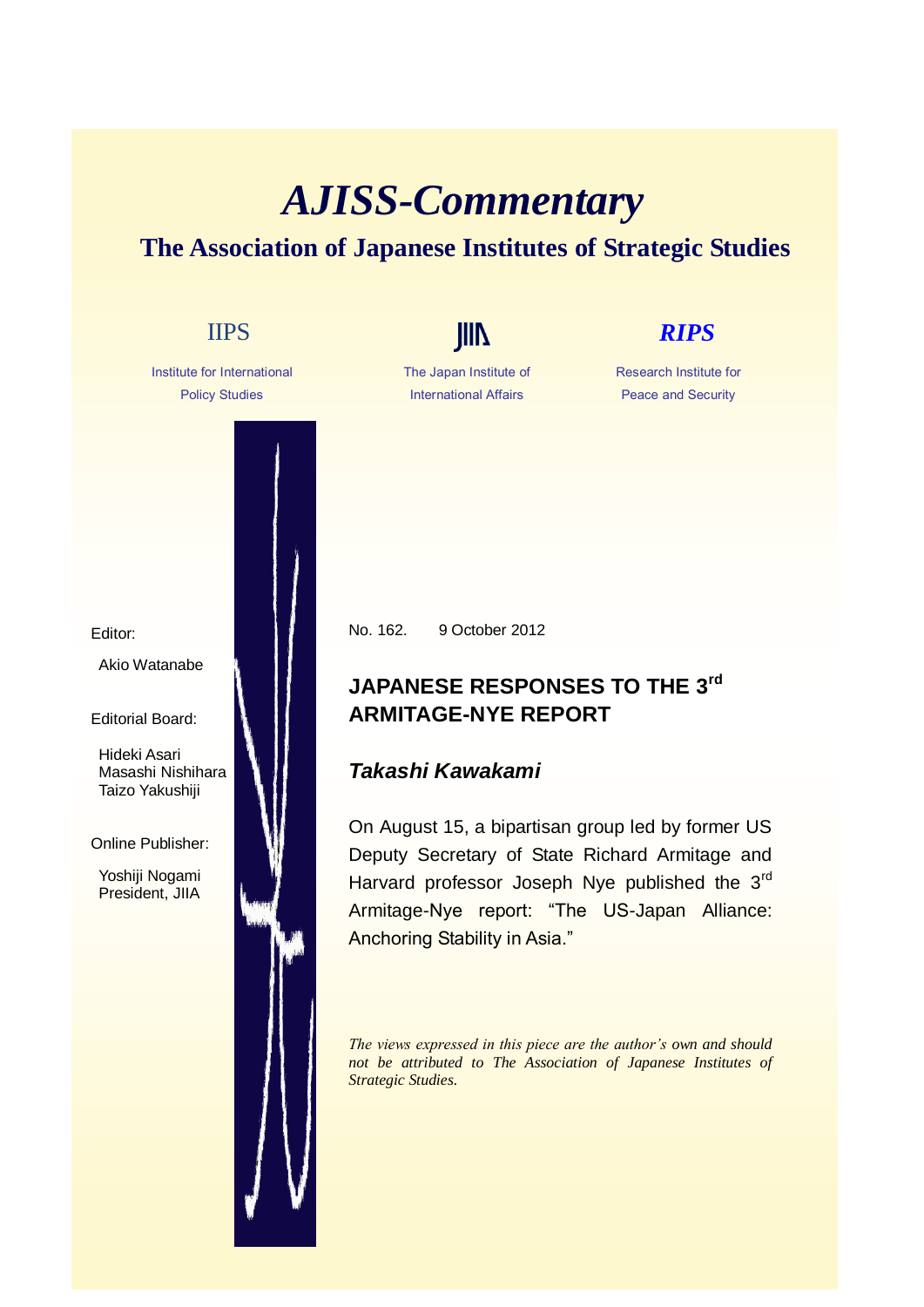The report begins by declaring that the US-Japan alliance is at a "time of drift" and "endangered." There seems to be a wide perception gap between the United States and Japan, given Prime Minister Noda's assessment at the US-Japan Summit meeting in May that "the alliance has reached new heights." There is also a big difference from the past two reports published in 2000 and 2007 that expected the US-Japan alliance could develop like the Anglo-US alliance.

The 3<sup>rd</sup> report asks whether Japan desires to continue to be a "tier-one" nation," or is content to drift into "tier-two status." If Japan chooses the latter option, the report is of no use. It is a question of "Japan's disposition" and, if Japan remains a tier-one nation, the United States expects Japan to stand shoulder-to-shoulder as an ally. The report concludes Japan has sufficient power and influence to do so.

The report happened to be published when Hong Kong-based activists landed on the Senkaku Islands and South Korean President Lee Myung-bak demanded apologies from the Emperor. The report's recommendations can serve as a message not only to Japan but also to South Korea. Concerning Japan-South Korea relations, the report emphasizes the necessity of turning attention to the immediate common threat from China instead of allowing historical issues to undermine bilateral relations. The report then proposes that Japan confront the historical issues and recommends that the bilateral historical problems be resolved though Track II Japan-Korea-US dialogues. The report also recommends the early conclusion of the Japan-South Korea General Security of Military Information Agreement (GSOMIA) and the Acquisition and Cross-Servicing Agreement (ACSA).

The analysis on China is pessimistic, unlike the past reports. China is now facing a period of social and economic change. Its future path is unpredictable and the chance of domestic disunion cannot be ruled out. In such a scenario, this report assumes, the Chinese leadership would inflame nationalist sentiments while infringing still further on human rights. It therefore recommends that Japan utilize its national power and influence to prepare for such a case. In addition, the report proposes pursuing an A2/AD strategy for US